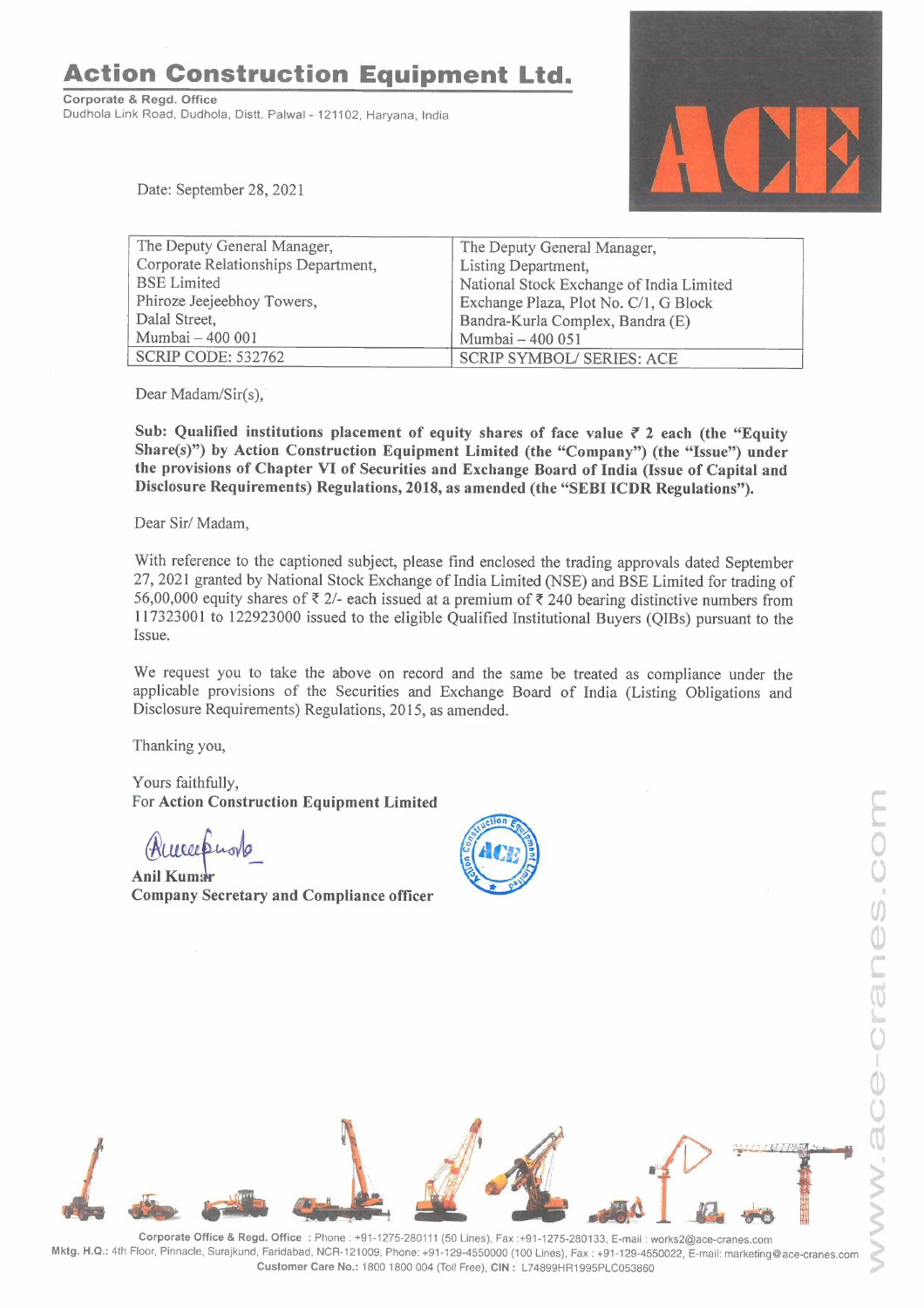# **NOTICES**

| <b>Notice No.</b> | 20210927-26                                                     | <b>Notice Date</b> | 27 Sep 2021 |
|-------------------|-----------------------------------------------------------------|--------------------|-------------|
| <b>Category</b>   | Company related                                                 | <b>Segment</b>     | Equity      |
| <b>Subject</b>    | Listing of new securities of Action Construction Equipments Ltd |                    |             |

## **Content**

Trading members of the Exchange are hereby informed that the under mentioned securities of **Action Construction Equipments Ltd**. **(Scrip Code: 532762, ISIN No. INE731H01025)** are listed and admitted for trading on the Exchange with effect from **Tuesday, September 28, 2021**

| <b>Security Details</b>  | 5600000 Equity shares of Rs. 2/ each       |
|--------------------------|--------------------------------------------|
|                          | allotted to QIBs pursuant to Qualified     |
|                          | Institutional Placement.                   |
|                          | These shares are ranking pari-passu with   |
|                          | the existing equity shares of the company. |
| <b>Date of Allotment</b> | September 24, 2021                         |
| <b>Issue Price (Rs.)</b> | <b>IRs. 242/-</b>                          |
| Dist. Nos.               | 117323001 To 122923000                     |

Rupal Khandelwal Assistant General Manager Date : September 27, 2021